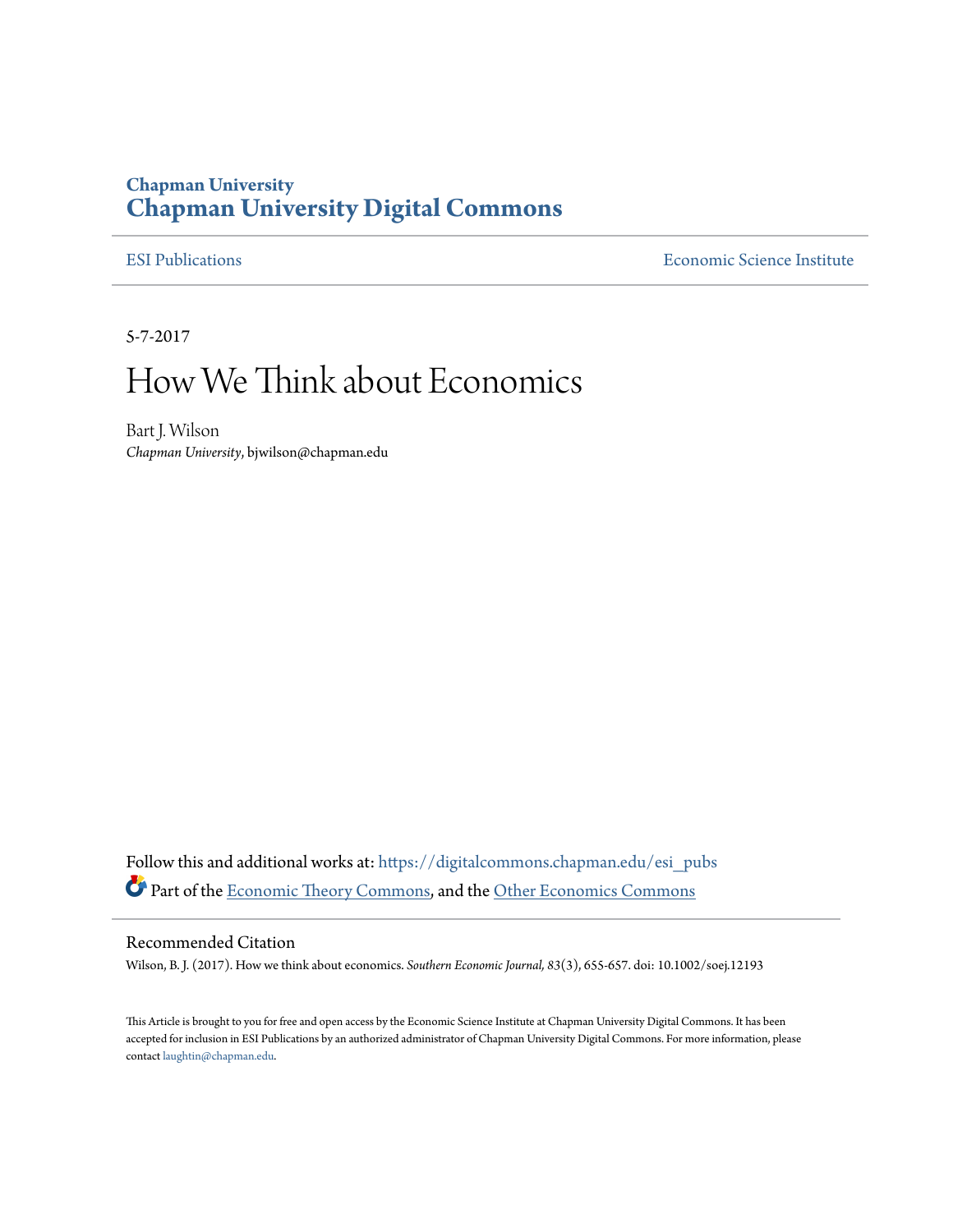# How We Think about Economics

#### **Comments**

This is the accepted version of the following article:

Wilson, B. J. (2017). How we think about economics. *Southern Economic Journal, 83*(3), 655-657. doi: 10.1002/soej.12193

which has been published in final form at [DOI: 10.1002/soej.12193.](https://doi.org/10.1002/soej.12193) This article may be used for noncommercial purposes in accordance with [Wiley Terms and Conditions for Self-Archiving](http://olabout.wiley.com/WileyCDA/Section/id-820227.html#terms)*.*

### **Copyright**

Southern Economic Association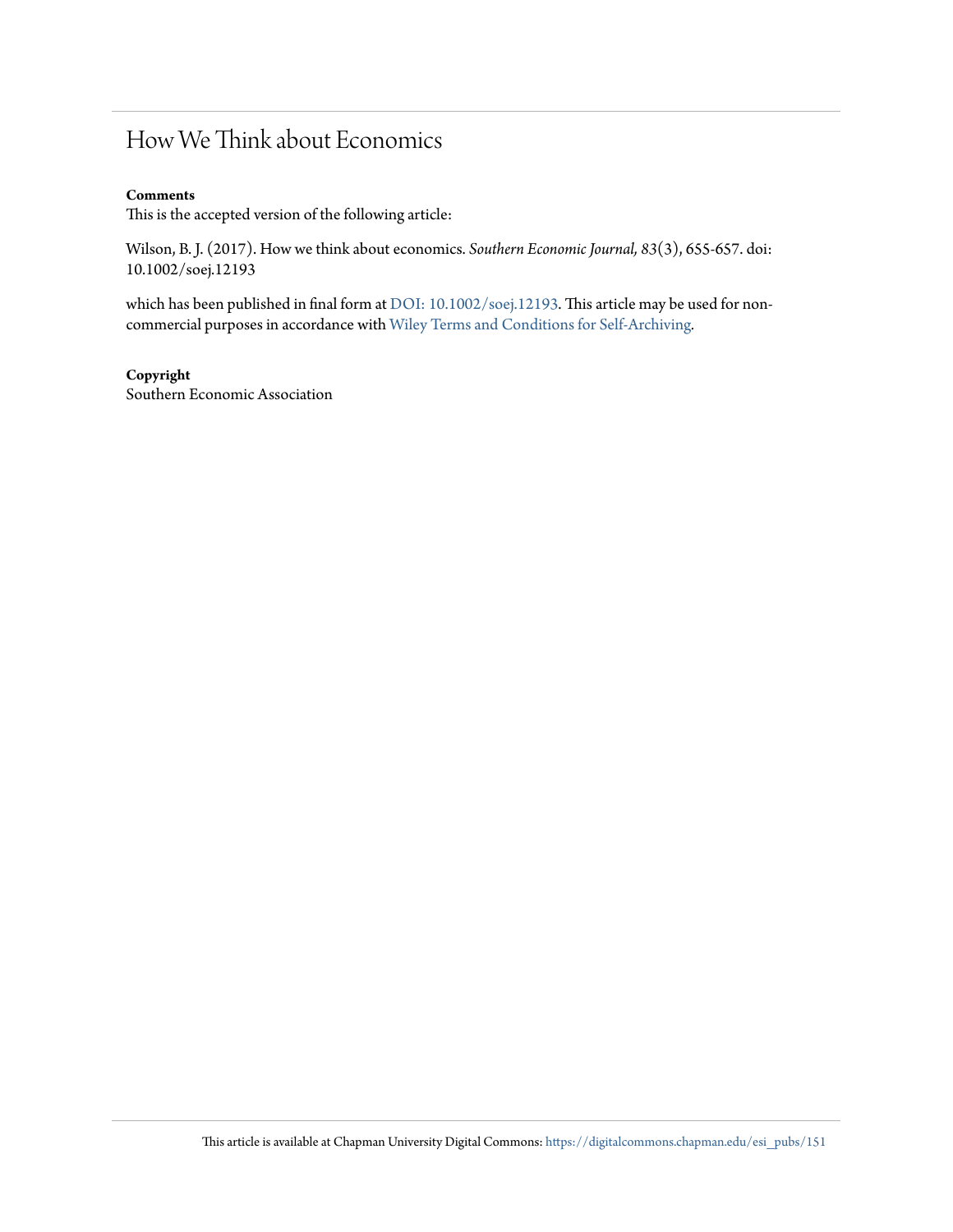#### How We Think about Economics

Bart J. Wilson\*

#### 7 May 2017

There is no more light in a genius than in any other honest man – but he has a particular kind of lens to concentrate this light into a burning point.

~ Ludwig Wittgenstein

If there is a favorite sentence that encapsulates Vernon Smith's contribution to how I think about economics, it is the first one in the second footnote of his Nobel lecture: "Doing experimental economics has changed the way I think about economics" (reprinted in Smith, 2003; p. 465). He elaborates further:

There are many reasons for this, but one of the most prominent is that designing and conducting experiments forces you to think through the process rules and procedures of an institution. Few, like Einstein, can perform detailed and imaginative mental experiments. Most of us need the challenge of real experiments to discipline our thinking (p. 465).

By training and self-selection, economists are deep-seated consequentialists, methodological positivists, and serial nominalizers. What matters to us are the outcomes of an economic experiment: double auctions are 90 to 100% efficient without complete information on the conditions of supply and demand; Dutch and first-price sealed bid auctions are theoretically, but not behaviorally isomorphic; asset markets reliably bubble and crash in the laboratory even with common knowledge of the dividend distribution; the solution concept of a subgame perfect Nash equilibrium rather poorly organizes actual play in two-person games; etc.

We tend to treat such outcomes in part as having learned something objective about the world. We positivistically reject the assumption of complete information for a market to clear, appending our discipline's mantra of "Incentives matter" with the phrase "because institutions matter." We also positivistically reject the assumption that common priors make asset markets efficient, and we positivistically reject the assumption that people always prefer more money to less. Our inclination is to explain these findings in terms of what Levitt and List (2007) call "deep structural parameters," some nouns for which include risk aversion, fairness, reciprocity, inequality aversion, ambiguity aversion, overconfidence, overoptimism, to name but a few.

<sup>\*</sup> Smith Institute for Political Economy and Philosophy & Economic Science Institute, Chapman University; Email: bartwilson@gmail.com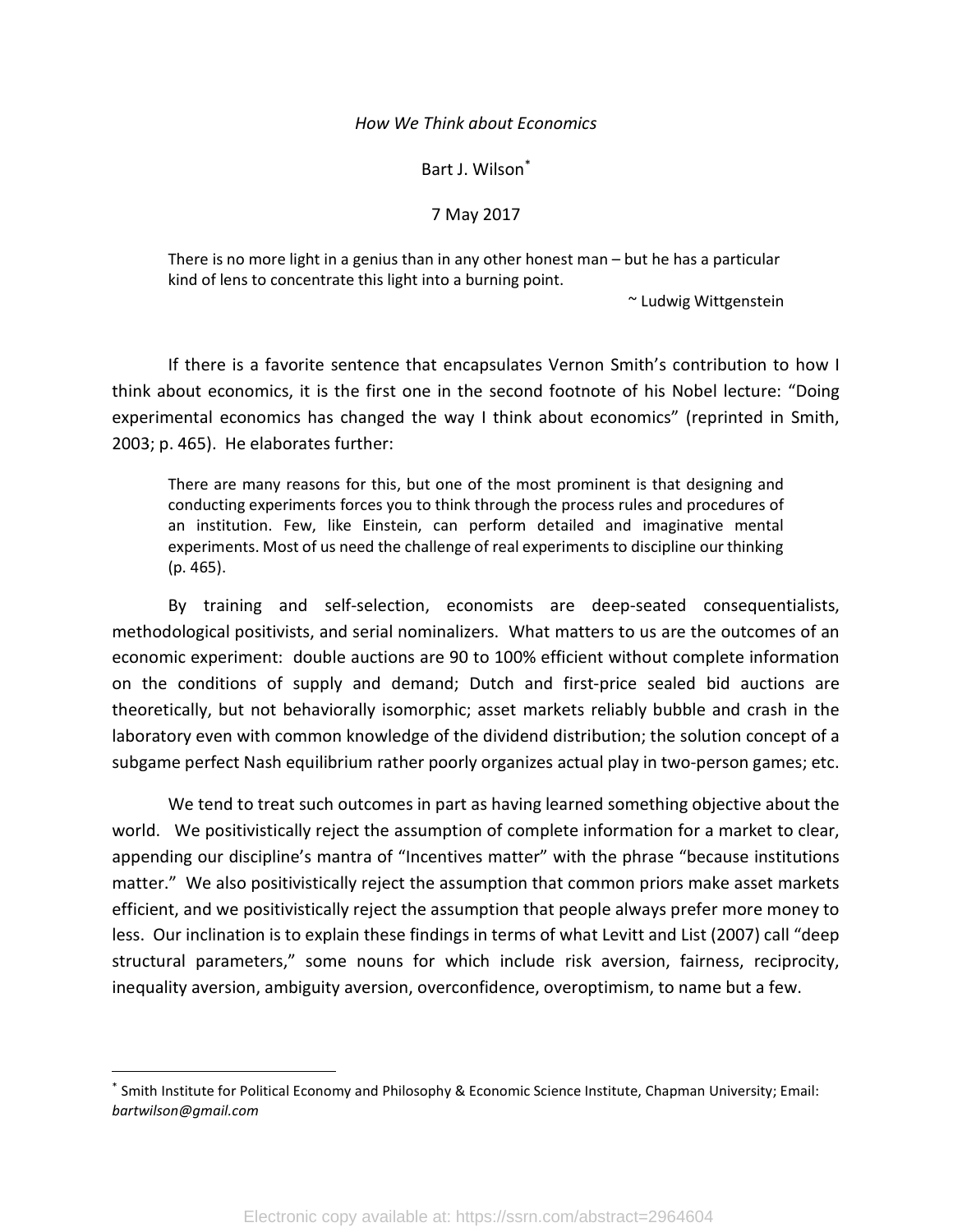From my casual observation, many economists were surprised at the content of Vernon's Nobel lecture on ecological and constructivist rationality in economics. Having been awarded the prize "for having established laboratory experiments as a tool in empirical economic analysis, especially in the study of alternative market mechanisms," I think many expected him to catalogue the major findings of experimental economics in his prize lecture.<sup>1</sup> David Porter has described Vernon as a live, interactive version of the Journal of Economic Literature. But Vernon Smith is no cataloguer. He is a synthesizer, and he synthesizes acutely aware that scientific inquiry is not wholly objective, that he himself is part of the scientific process. In his book, Rationality in Economics, Vernon quotes the Goethean scholar of science Henri Bortoft in the epigraph to chapter 10:

Science believes itself to be objective, but is in essence subjective because the witness is compelled to answer questions which the scientist himself has formulated. Scientists never notice the circularity in this because they hear the voice of "nature" speaking, not realizing it is the transposed echo of their own voice (Bortoft, 1996; p. 17).

As a reader of the chemist and philosopher of science Michael Polanyi, Vernon might push back a little on Bortoft and say that science is neither wholly objective, nor wholly subjective. Rather, science is personal. In so far as science establishes contact with the external world, like in a laboratory experiment, it is not subjective; but in so far as our inquiry is guided by individual passions to learn something, it is not objective either (Polanyi, 1956; p. 315). Designing and conducting economic experiments is, as Ludwig Wittgenstein says of philosophy, "really more a working on oneself. On one's own interpretation. On one's way of seeing things. (And what one expects of them)" (1980; p. 16e).

 What do I mean by that? Consider Vernon's first economic experiment published in the Journal of Political Economy, the now canonical double auction experiment (1962). As I have heard him say many times, Vernon conducted his experiment in the spring of 1956 with the expectation that the results would deviate from the competitive equilibrium. Note how it was personal. His priors, his way of thinking about the world, were that the competitive equilibrium would fail to organize the data with private information, but he was curious to see what might happen. He had a passion to explore his own interpretation of his economics training. Nature wasn't speaking to him. The transposed echo of his own voice led him to formulate the question and experiment.

 He was surprised then when the first session converged so readily and efficiently to the competitive equilibrium. That was not, as he has said, what his "Harvard education" had taught him would happen. In case it was fluke, he ran another session with the same result. Then he started tinkering with the parameters: inducing unequal surplus for buyers and sellers, shifting

<sup>1</sup> http://www.nobelprize.org/nobel\_prizes/economic-sciences/laureates/2002/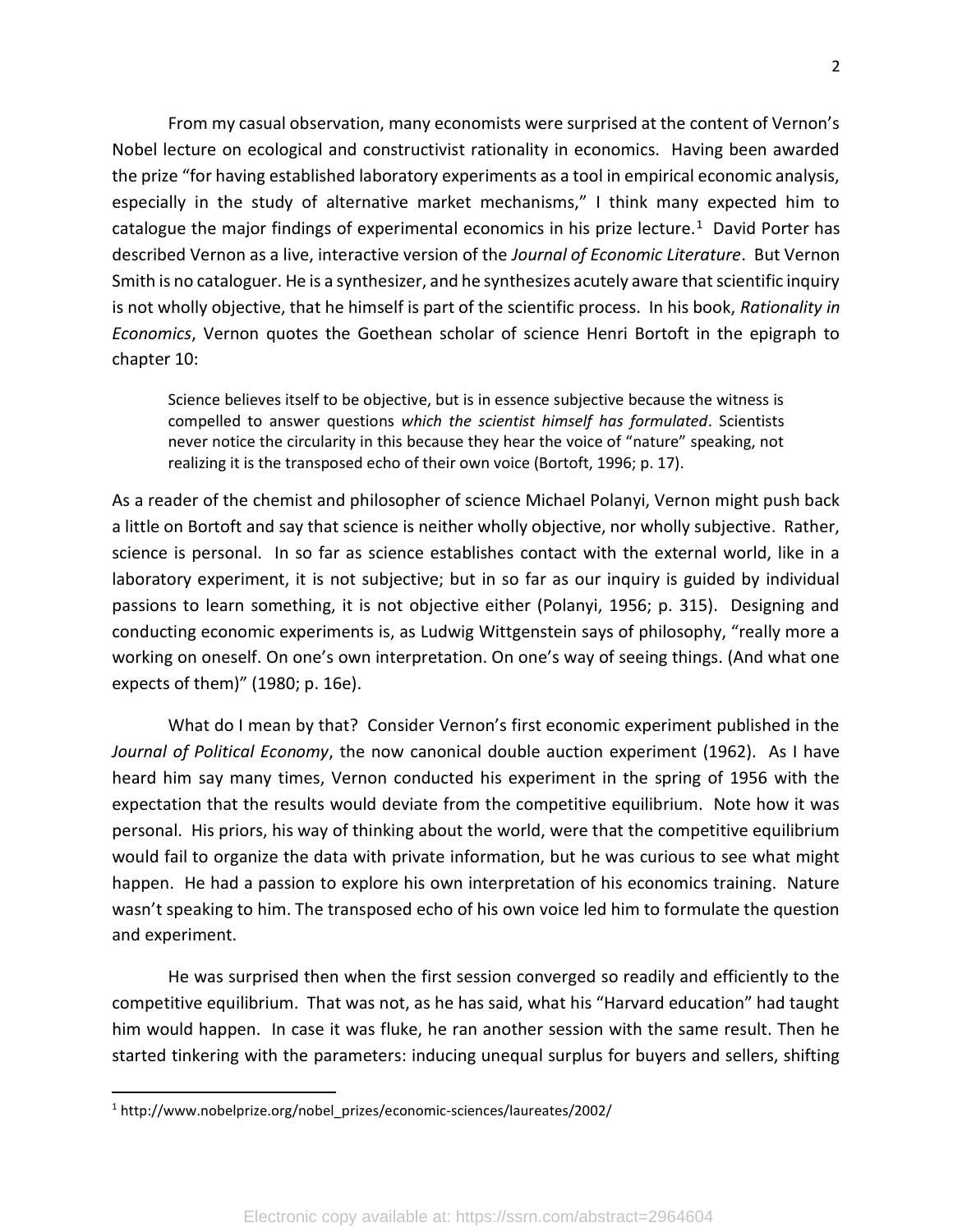the demand the curve, and changing the elasticity of supply at the competitive equilibrium. And the markets continued to converge to the competitive equilibrium (Smith, 1962). With Arlington Williams he continued pushing the boundaries of the environment such that one side of the market would have zero surplus at the competitive equilibrium, and he experimented with different types of institutions such as posted offer, posted bid, and sealed bid-offer auction (Smith and Williams, 1982 and 1990).

Similarly, when Vernon and his co-authors, Gerry Suchanek and Arlie Williams, applied the double auction institution to their famous asset market experiment, they expected to establish a baseline with no bubbles (1988). What they found was that transparency was not sufficient to prevent bubbles. Again, he made changes to the experiment, adding short selling and conducting it with professional traders, and still the markets bubbled. The subjects disabused him (his often-used word) of his way of seeing things.

The result of the double auction research program was more than a nuanced understanding of the dynamic paths to the competitive equilibrium. In an article published in Economic Inquiry twenty years after his first double auction paper appeared in print, Vernon was still thinking about how the double auction experiment had changed how he thought about markets (1982). The point of the double auction experiment is not simply that participants find the point at which supply and demand cross, thereby objectively validating what we teach in principles of microeconomics. The point of the double auction experiment, or "the most significant fact about this [price] system," as Hayek famously puts it, "is the economy of knowledge with which it operates, or how little the individual participants need to know in order to be able to take the right action" (Hayek, 1945, pp. 526-7). In the form of bids and asks, the institution communicates all the information about everyone else that an individual needs to know. The problem that society faces—and that a double auction market amazingly solves in a mere few minutes—is how to aggregate and utilize the dispersed knowledge of the participants so as to secure the most efficient use of resources.

If we suspend our own beliefs about what we need to know to solve our models or teach a graph, and listen to what our participants say through their actions, the double auction experiment changes how we think about the price system. The problem is not just about how we think about equating marginal costs with marginal revenue, but how real people think and go about their very real problem of buying and selling. To sincerely listen to our laboratory participants means to take seriously the notion that our participants may not see the problem as we see the problem, which is rather humbling. To quote Wittgenstein again, "The edifice of your pride has to be dismantled. And that is terribly hard work" (1980; p. 26e).

Vernon, though, makes it look easy. He is one of the most self-effacing scholars I know; he sets a high bar both in the laboratory and in everyday life. And it is that genuine modesty and